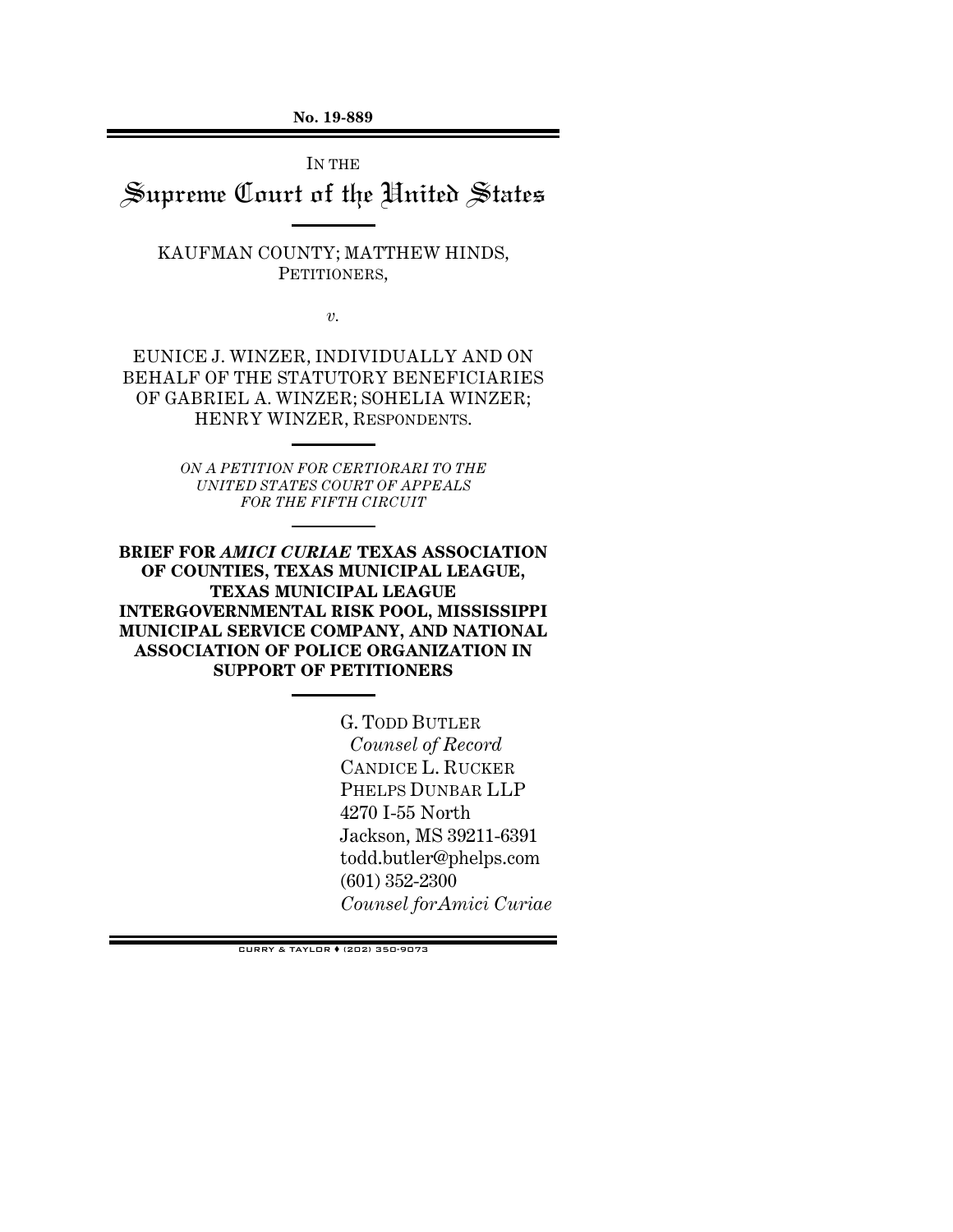# **TABLE OF CONTENTS**

| ${\tt SUMMARY\ OF\ ARGUMENT.}\hspace{1.2cm}.\hspace{1.2cm}.\hspace{1.2cm}.\hspace{1.2cm}.\hspace{1.2cm}.\hspace{1.2cm}.\hspace{1.2cm}.\hspace{1.2cm}.\hspace{1.2cm}.\hspace{1.2cm}.\hspace{1.2cm}.\hspace{1.2cm}.\hspace{1.2cm}.\hspace{1.2cm}.\hspace{1.2cm}.\hspace{1.2cm}.\hspace{1.2cm}.\hspace{1.2cm}.\hspace{1.2cm}.\hspace{1.2cm}.\hspace{1.2cm}.\hspace{1.2cm}.\hspace{1.2cm}.\hspace$ |     |
|------------------------------------------------------------------------------------------------------------------------------------------------------------------------------------------------------------------------------------------------------------------------------------------------------------------------------------------------------------------------------------------------|-----|
|                                                                                                                                                                                                                                                                                                                                                                                                |     |
| Dissenting judges in the panel and<br>I.<br>rehearing opinions correctly concluded that                                                                                                                                                                                                                                                                                                        |     |
| The panel majority failed to appreciate the<br>II.<br>interplay between qualified immunity and<br>municipal liability, creating an incomplete<br>and erroneous analysis that conflicts with                                                                                                                                                                                                    |     |
| The panel's decision raises substantial<br>III.<br>policy implications for municipalities and<br>enforcement officers that<br>law<br>inconsistent with settled Section 1983                                                                                                                                                                                                                    | are |
|                                                                                                                                                                                                                                                                                                                                                                                                |     |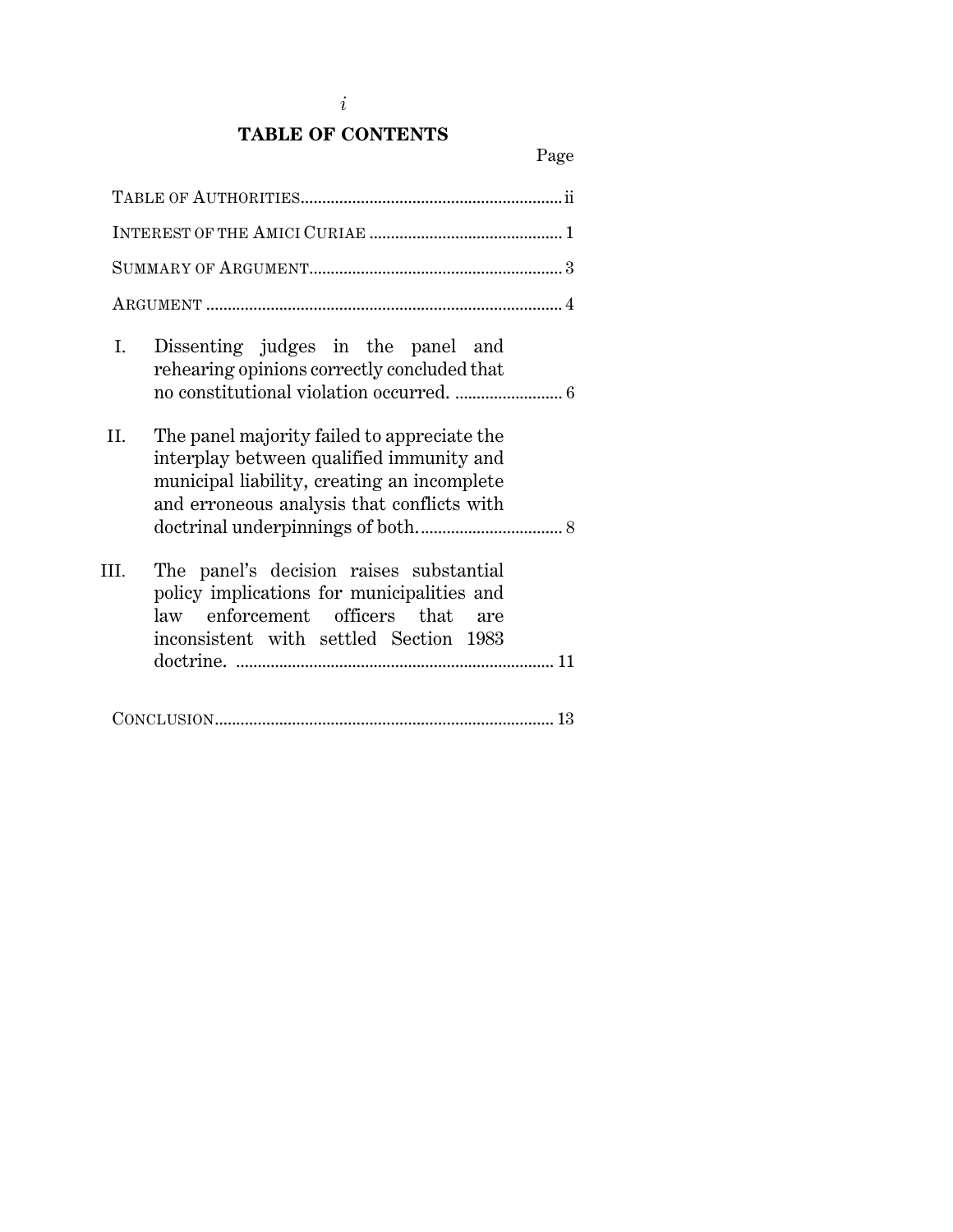# **TABLE OF AUTHORITIES**

| <b>CASES</b>                                      |
|---------------------------------------------------|
|                                                   |
| BRINEGAR V. UNITED STATES, 338 U.S. 160 (1940)  6 |
| CITY & CTY. OF SAN FRANCISCO, 135 S. CT. 1765     |
| CITY OF ESCONDIDO V. EMMONS, 139 S. CT. 500       |
| COLE V. CARSON, 935 F.3D 444 (5TH CIR. 2019)  11  |
|                                                   |
| HENDERSON V. ANDERSON, 463 F. APP'X 247 (5TH      |
| KUJAWSKI V. BD. OF COMM'RS, 183 F.3D 734 (7TH     |
| MONELL V. DEPARTMENT OF SOCIAL SERVICES,          |
| ONTIVEROS V. CITY OF ROSENBERG, 564 F.3D 379      |
|                                                   |
|                                                   |
| <b>STATUTES</b>                                   |
|                                                   |
|                                                   |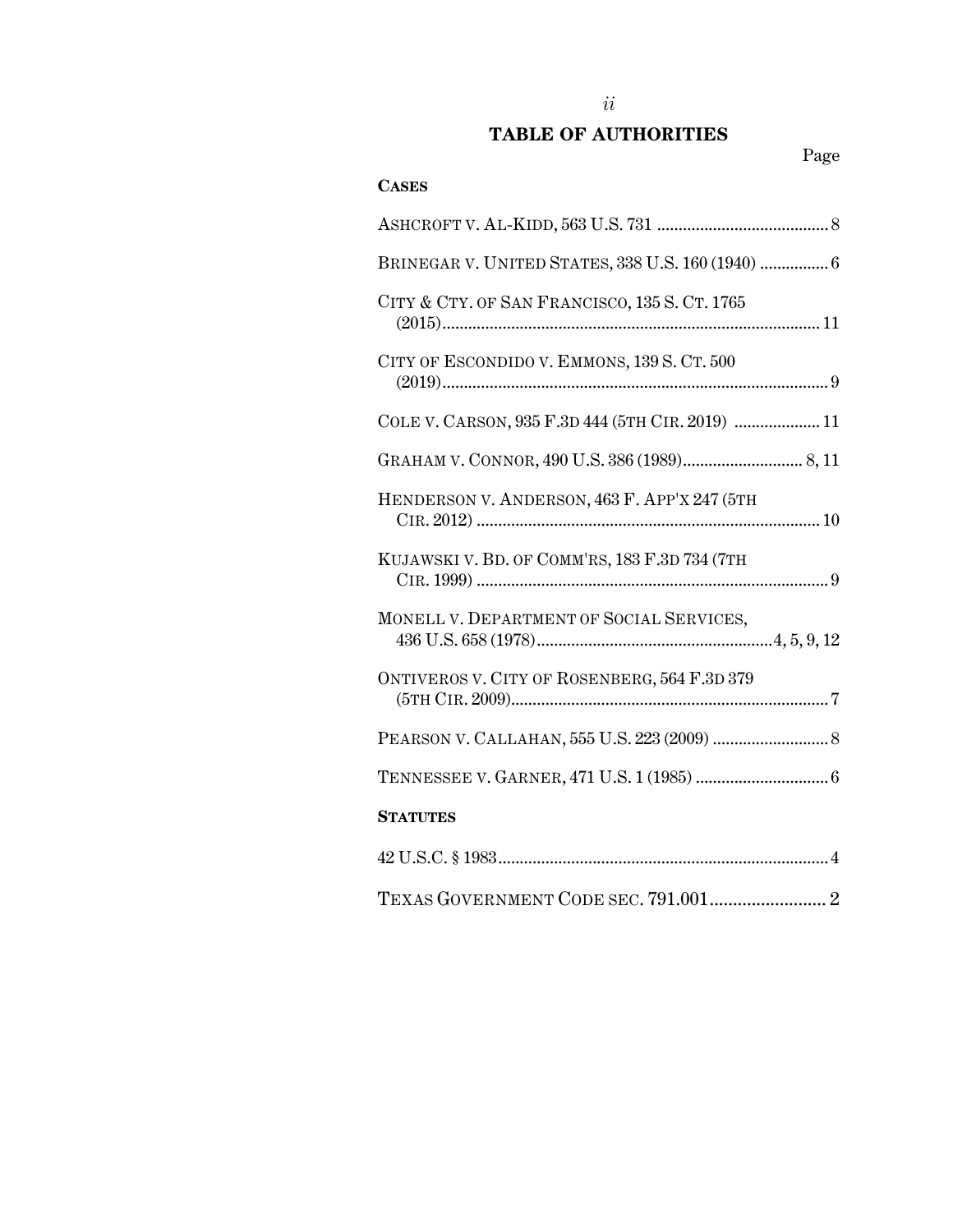# 1 **INTEREST OF** *AMICI CURIAE<sup>1</sup>*

 The Texas Association of Counties ("TAC") is a Texas non-profit corporation with all 254 counties as members. The following associations are represented on TAC's Board of Directors: the County Judges and Commissioners Association of Texas; the North and East Texas Judges' and Commissioners' Association; the South Texas Judges' and Commissioners' Association; the West Texas Judges' and Commissioners' Association; the Texas District and County Attorneys' Association; the Sheriff's Association of Texas; the County and District Clerks' Association of Texas; the Texas Association of Tax Assessor-Collectors; the Texas County Treasurers' Association; the Justice of the Peace and Constables' Association of Texas; and the County Auditors' Association of Texas.

The Texas Municipal League ("TML") is a nonprofit association of over 1,100 incorporated cities that provides legislative, legal, and educational services to its members. Over 13,000 persons, consisting of city mayors, council members, city managers, city attorneys, and department heads, are member officials of TML by virtue of their respective cities' participation. The TML legal defense program was established to monitor major litigation that affects municipalities and to file amicus briefs on behalf of its

 $\overline{\phantom{a}}$ 

<sup>1</sup> Undersigned counsel provided notice and obtained consent from the parties to file this *amicus curiae* brief more than 10 days before its filing. No party or its counsel authored this brief in whole or in part. No party, counsel, or any other person except *Amici* and their counsel contributed to the cost of preparing and submitting this brief.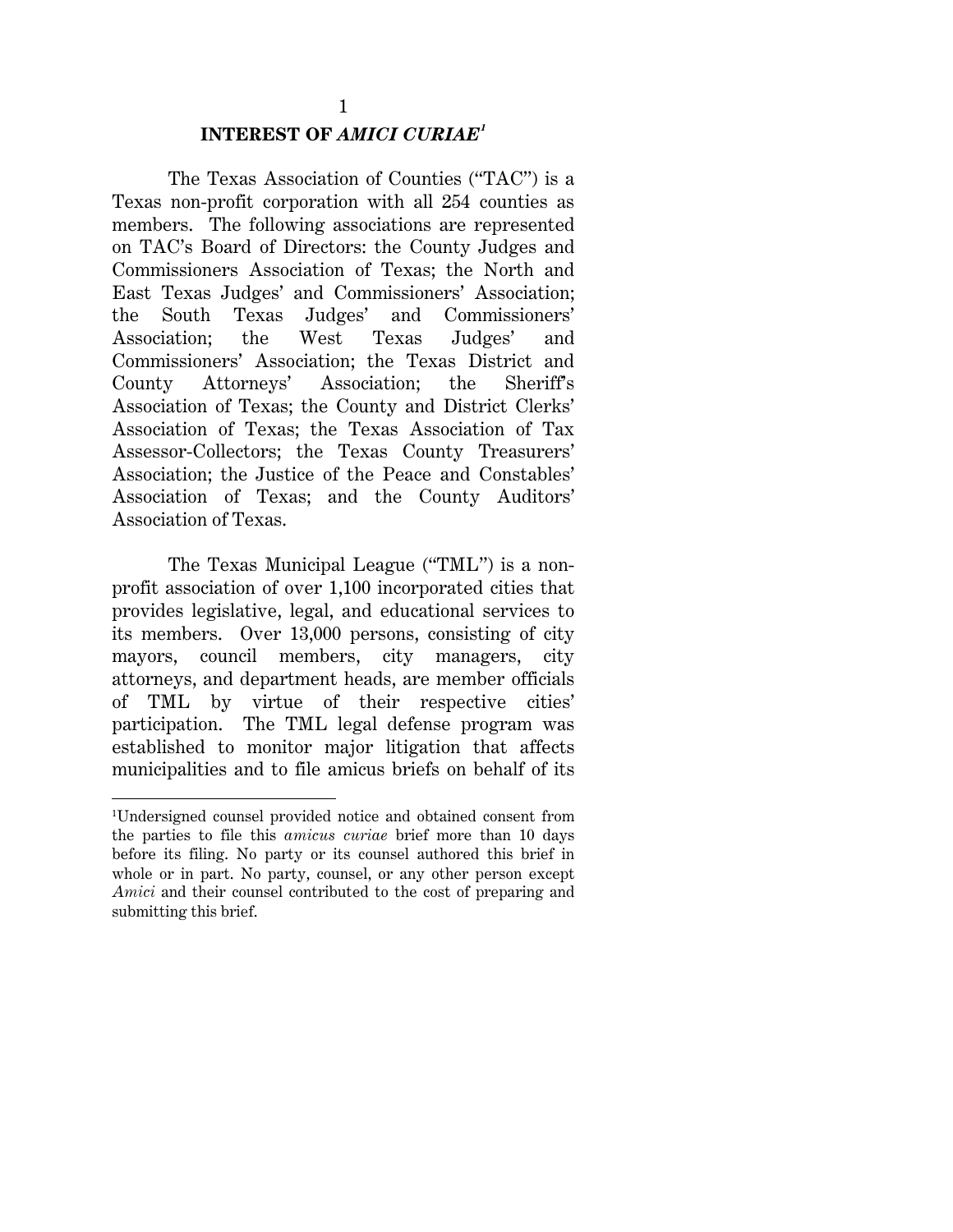members in cases of special significance to cities and city officials.

The Texas Municipal League Intergovernmental Risk Pool ("TML-IRP") is a self-insurance risk pool created by over 2,500 participating governmental entities in the State of Texas under the provisions of the Interlocal Cooperation Act, Texas Government Code sec. 791.001, *et seq*. These governmental entities include municipalities and a variety of other governmental entities, including transportation authorities, utility districts, water districts, conservation districts, emergency service districts, appraisal districts, housing authorities, hospital districts, and local mental health and mental retardation authorities.

The Mississippi Municipal Service Company is a non-profit company that administers the Mississippi Municipal Liability Plan ("MMLP"), which provides Mississippi municipalities with liability coverage, including public official and law enforcement coverage. The MMLP is funded through resources pooled together by its members in order to assure their protection and defense against municipal risks.

The National Association of Police Organizations ("NAPO") is a nationwide alliance of organizations committed to advancing the interests of law enforcement officers. Since NAPO's founding in 1978, it has become the strongest unified voice supporting law enforcement in the United States. The organization represents over 1,000 police units and associations, over 241,000 sworn officers, and more than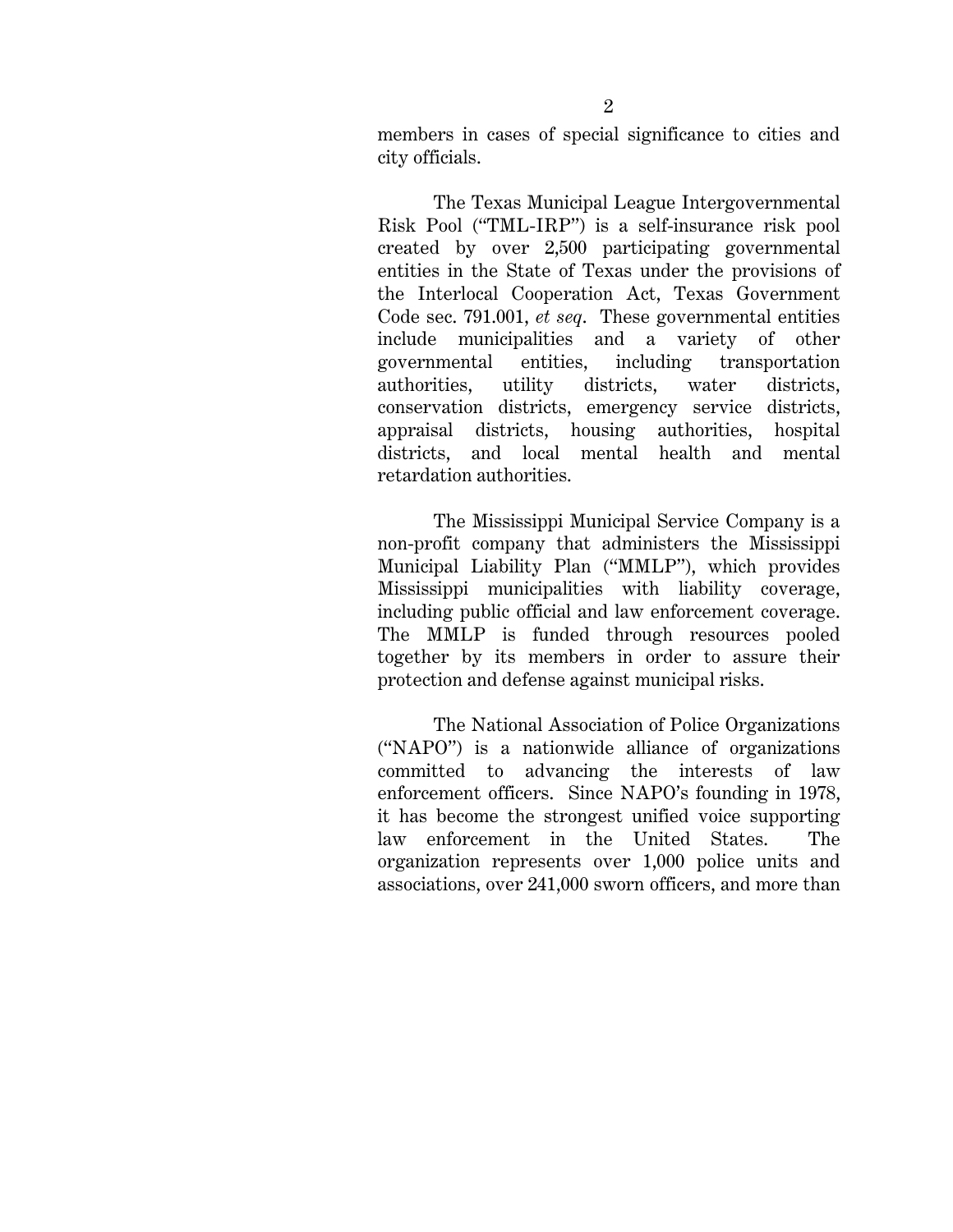100,000 citizens mutually dedicated to fair and effective law enforcement.

*Amici* are concerned about the outcome of this case because they represent the interests of lawenforcement officers and governmental employers. This case concerns whether law-enforcement officers and counties or municipalities may be held civilly liable for actions taken by officers in the line of duty. Despite granting qualified immunity to the individual defendant, a divided panel of the Fifth Circuit opened the door for municipal liability against Kaufman County where none should exist. *Amici* thus supports Petitioners' request that this Court grant certiorari review in order to address the proper analysis for municipal liability and correct the Fifth Circuit's fundamental error.

#### **SUMMARY OF THE ARGUMENT**

 This Court should grant the Petition for Writ of Certiorari for many reasons discussed in the Petition itself. But those reasons are not exhaustive or perhaps even most persuasive. This Court should also grant certiorari review to address the Fifth Circuit's incomplete analysis, which focused entirely on qualified immunity and omitted a discussion of municipal liability. The two doctrines are distinct but related, and resolution of both is necessary for the proper disposition of this case.

 The qualified-immunity and municipal-liability analyses share a common question: whether a violation of constitutional rights occurred. Contrary to the panel majority's conclusion, no such violation was present on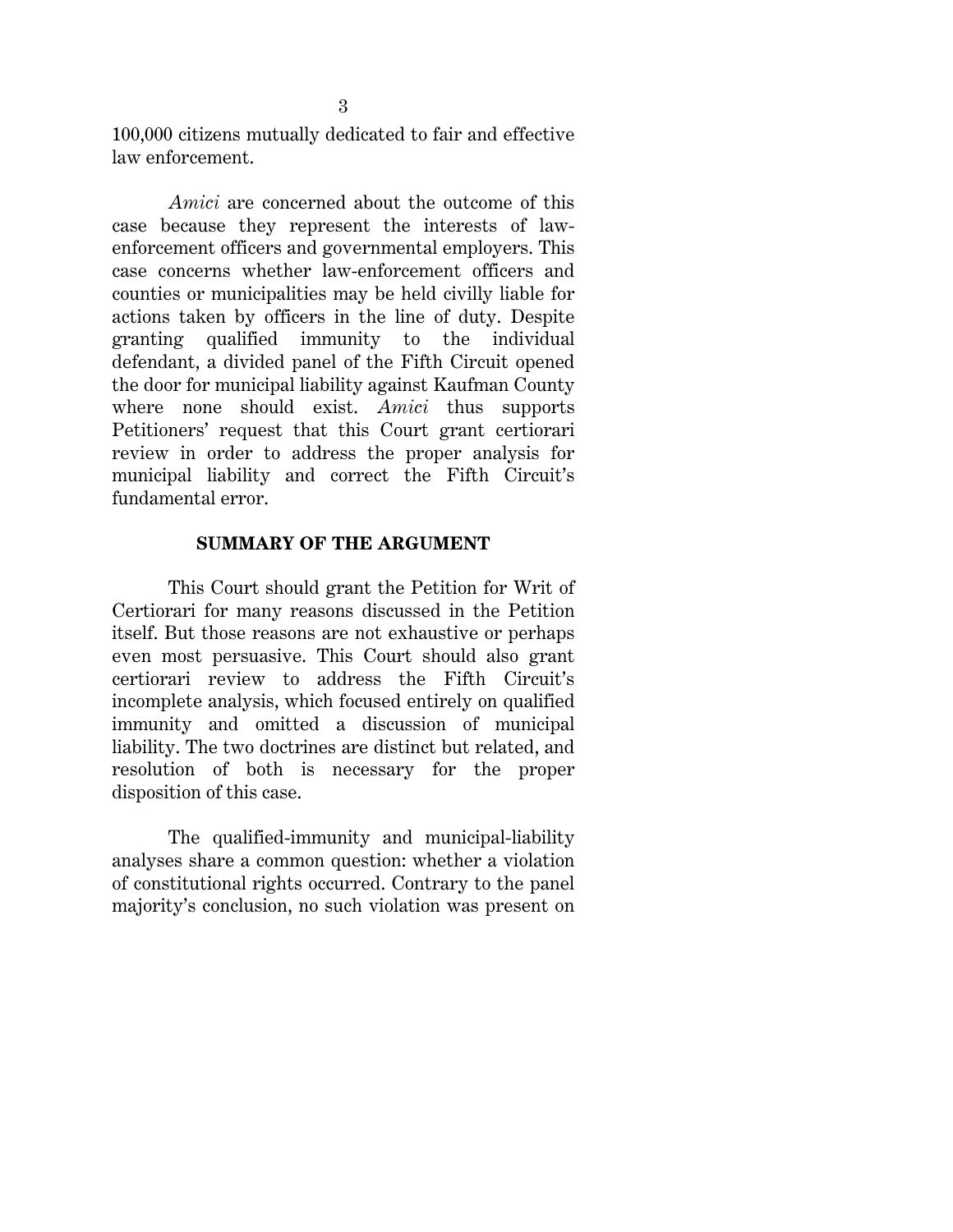the undisputed facts of this case. But *amicus* recognizes that error correction is not this Court's function, and certiorari is not warranted for that purpose alone. Rather, this Court should grant certiorari to address a more fundamental issue—namely, the interplay between qualified immunity and municipal liability.

 A thorough and proper Section 1983 analysis requires discussion of municipal liability where (as here) a governmental entity is sued. Because the panel majority incorrectly decided the constitutional question, or the first prong of the municipal-liability analysis, consideration of the remaining prong was necessary but foregone. Had the panel majority thoroughly and properly analyzed municipal liability, it would have concluded that this lawsuit against Kaufman County cannot be maintained. This incomplete analysis creates substantial policy implications for governmental entities and lawenforcement officers that the doctrines of municipal liability and qualified immunity were designed to avoid.

#### **ARGUMENT**

 In most cases arising under 42 U.S.C. § 1983, including this one, plaintiffs sue both governmental employees in their individual capacities and the governmental employer itself.2 Individual governmental employees may be entitled to qualified immunity while the governmental entity may be protected by the rigors of *Monell v. Department of Social Services*, 436 U.S. 658 (1978). These two analyses

l

<sup>2</sup> Plaintiffs here sued Kaufman County, Texas, along with Officer Matthew Hinds in his individual capacity. *See* App. 1a–2a.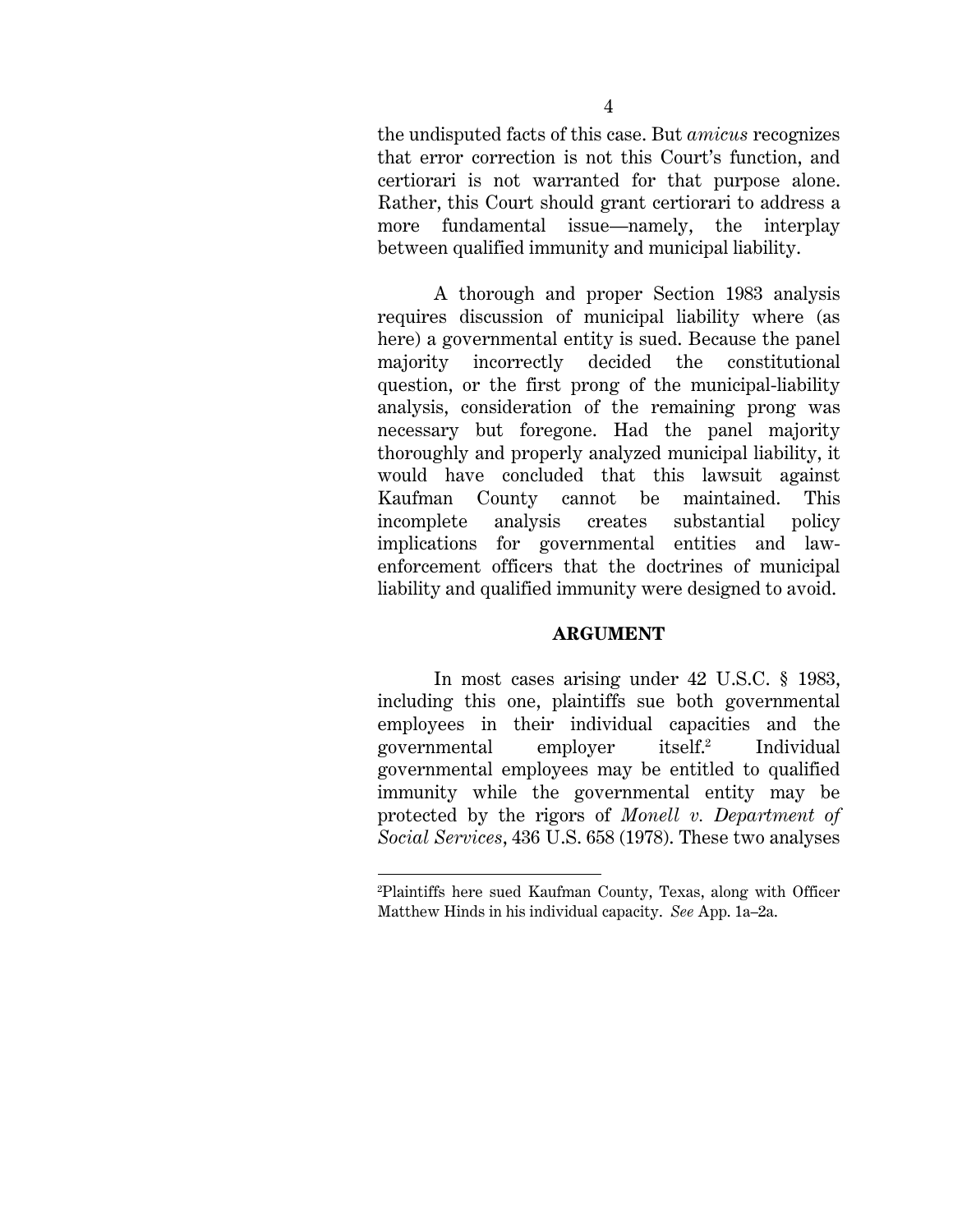5

are distinct but related and should be analyzed together where applicable. For both analyses, plaintiffs must prove the violation of a constitutional right, but substantiating this element is not the only requirement for establishing the entitlement to qualified immunity or protection of the governmental entity against liability.

 The Fifth Circuit in this case got the joint constitutional question wrong, erroneously concluding that there were genuine issues of material fact on the issue of a Fourth Amendment violation. What's worse, however, is that the Fifth Circuit wholly failed to analyze municipal liability—in direct contravention of *Monell*. *See* 436 U.S. at 658 ("[I]t is when execution of a government's policy or custom . . . inflicts the injury that the government as an entity is responsible under § 1983."); *see also* Sup. Ct. R. 10(c) (noting that certiorari may be granted where a court of appeals "has decided an important federal question in a way that conflicts with relevant decision of [the Supreme] Court"). By omitting the discussion of municipal liability, the Fifth Circuit failed to appreciate how its ruling impacted the remaining portions of the proper analysis under Section 1983.

*Amici* will begin by briefly discussing the constitutional question, demonstrating that no violation of the Fourth Amendment existed in this case. *Amici* will then address the additional (but interrelated) requirements for establishing liability against individual-capacity and municipal defendants. And *amici* will conclude by highlighting the important policy consequences of the Fifth Circuit's decision.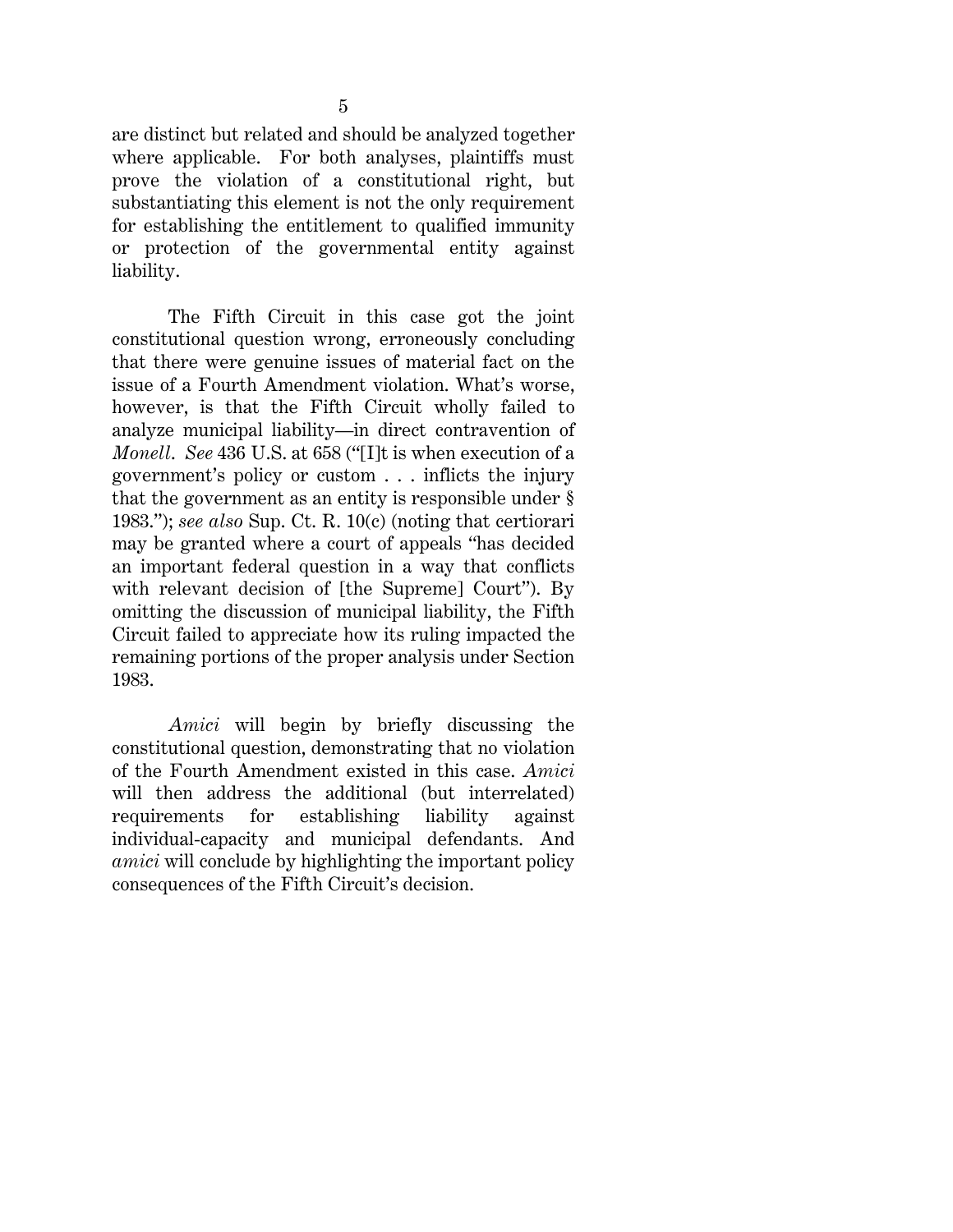The undisputed facts underscore that Officer Hinds did not commit a constitutional violation, which is the antecedent question for both the qualified immunity and municipal liability analyses. The applicable Fourth Amendment boundaries have long been well-settled by this Court: "Where [an] officer has probable cause to believe that [a] suspect poses a threat of serious physical harm, either to the officer or to others, it is not constitutionally unreasonable to prevent escape by using deadly force." *Tennessee v. Garner*, 471 U.S. 1, 11 (1985). The Fourth Amendment is not a rule of strict liability, instead providing "leeway" to officers in conducting their official duties. *See Brinegar v. United States*, 338 U.S. 160, 175–76 (1940). The panel incorrectly determined that "Hinds was not entitled to qualified immunity under the first prong." App. 32a.<sup>3</sup>

Dissenting from the panel majority, Judge Edith Brown Clement neatly summarized the uncontroverted evidence to prove that no constitutional violation occurred. App. 35a–47a. It is uncontested that Officer Hinds "was responding to a dispatch that a man was recklessly shooting his firearm in a residential area, threatening the lives of innocent civilians in their homes." App. 42a. The gunman shot at police without provocation from a distance of 100-150 yards. App. 42a.

 $\overline{a}$ 

<sup>3</sup> The panel ultimately afforded Officer Hinds qualified immunity because it could not conclude that the decedent's right to be free from excessive force was "clearly established," as required by qualified immunity's second prong. App. 32a–33a.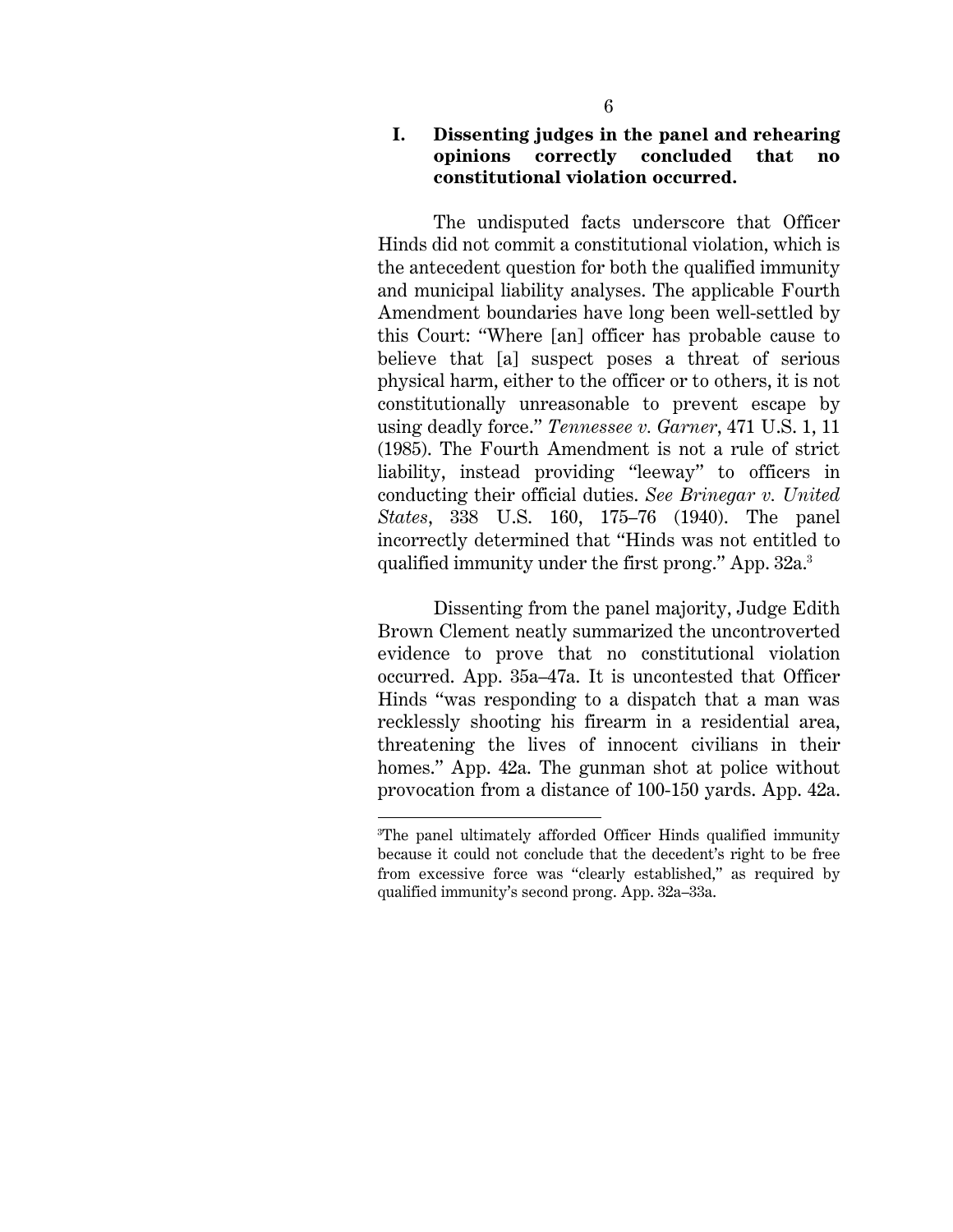He ran from Officer Hinds, darting into thick brush for cover. App. 42a. When he emerged, the gunman was riding a bicycle "headlong" toward the officers, brandishing what the officers believed to be a gun. App. 43a. And he ignored an officer's command to "Put that down!" App. 43a. Given these circumstances, all of the officers on the scene "stated that they feared for their safety and the safety of others at that critical moment." App. 44a. As a result, Officer Hinds "had reason to believe that the suspect posed a threat of serious harm to him or to others." App. 44a (quoting *Ontiveros v. City of Rosenberg*, 564 F.3d 379, 396–97 (5th Cir. 2009)) (internal quotation marks and alterations omitted). His decision to use deadly force was not objectively unreasonable, and no constitutional violation occurred.

Judge Clement's dissent is not an island; other Fifth Circuit colleagues took issue with the panel majority and dissented from the denial of rehearing en banc. Both Judges Jerry E. Smith and James C. Ho<sup>4</sup> opined on the broader policy implications of the panel majority's conclusion on the issue of qualified immunity. According to Judge Smith, the panel majority contradicted "heretofore-settled Supreme Court and Fifth Circuit caselaw" by villainizing police officers who respond with deadly force to "threatening and wellarmed potential killers." App. 5a. And Judge Ho criticized the panel majority for "second-guessing splitsecond decisions by police officers from the safety of [their] chambers." App. 10a.<sup>5</sup> These judges correctly

 $\overline{a}$ 

5 *See https://www.cnn.com/2019/10/23/politics/judge-mass-shootings -police-officers/index.html* (last accessed Jan. 14, 2020) (discussing

<sup>4</sup> Judges Smith, Clement, and Kurt D. Engelhardt joined Judge Ho's dissent from the denial of rehearing en banc. App. 5a.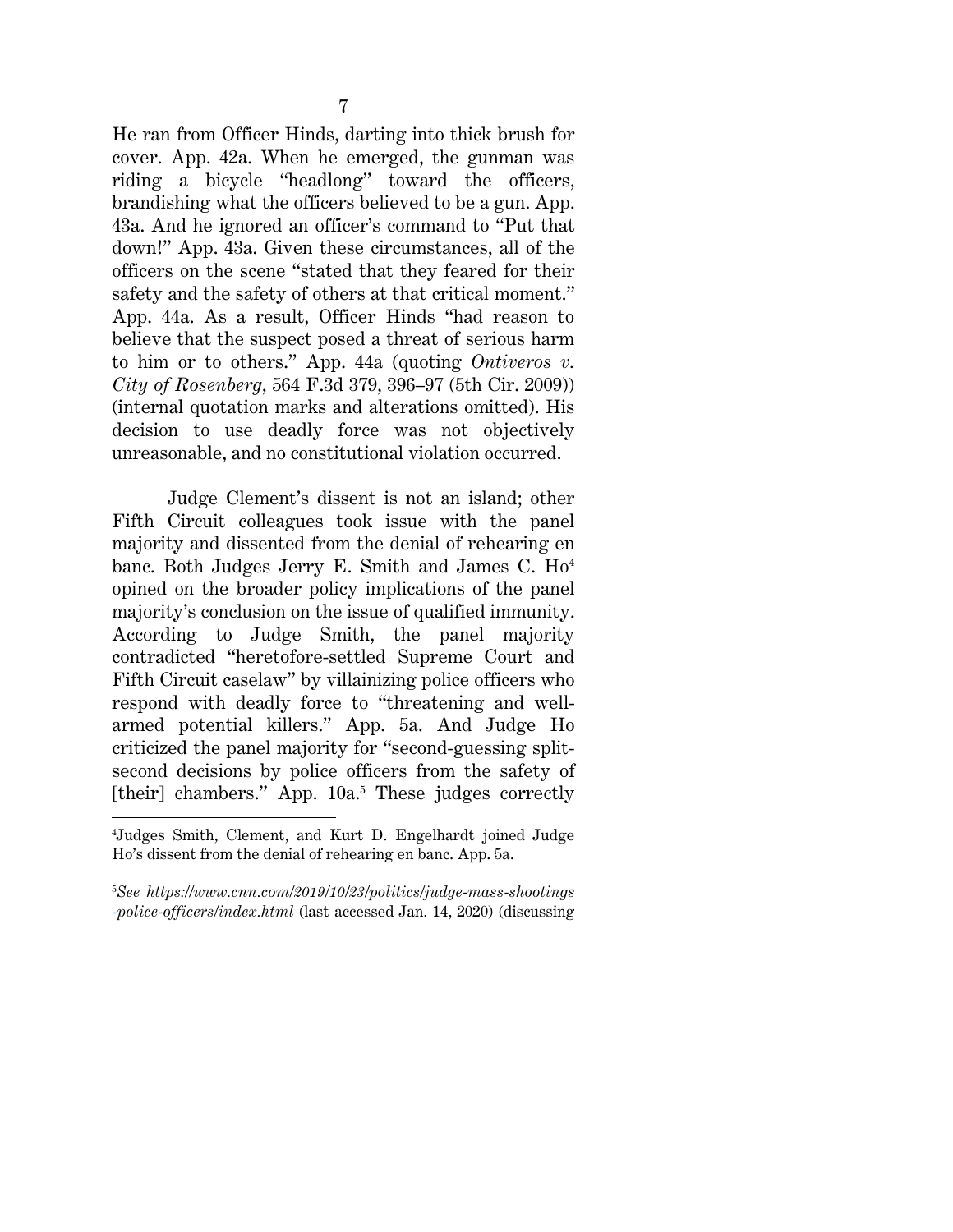concluded that the principal purpose of qualified immunity—protecting "officials from harassment, distraction, and liability when they perform their duties reasonably," *Pearson v. Callahan*, 555 U.S. 223, 231 (2009)—was frustrated in this case.

Judges Clement, Smith, and Ho thus reached the conclusion consistent with this Court's established precedent, *e.g.*, *Ashcroft v. Al-Kidd*, 563 U.S. 731, 743 *Pearson*, 555 U.S. at 231; *Graham v. Connor*, 490 U.S. 386, 397 (1989), and their opinions should have controlled the constitutional question. Officer Hinds did not commit a Fourth Amendment violation because his use of force was objectively reasonable. Because no constitutional violation occurred, Officer Hinds was entitled to qualified immunity, and Kaufman County was entitled to a ruling that no municipal liability could attach.

**II. The panel majority failed to appreciate the interplay between qualified immunity and municipal liability, creating an incomplete and erroneous analysis that conflicts with doctrinal underpinnings of both.** 

In addition to flubbing the constitutional question, the panel majority erred more significantly by not acknowledging how qualified-immunity and municipal liability work together. Qualified immunity, on the one hand, requires inquiry into whether there was a "clearly established" constitutional violation. *See* 

 $\overline{\phantom{a}}$ 

Judge Ho's opening line: "If we want to stop mass shootings, we should stop punishing police officers who put their lives on the line to prevent them.").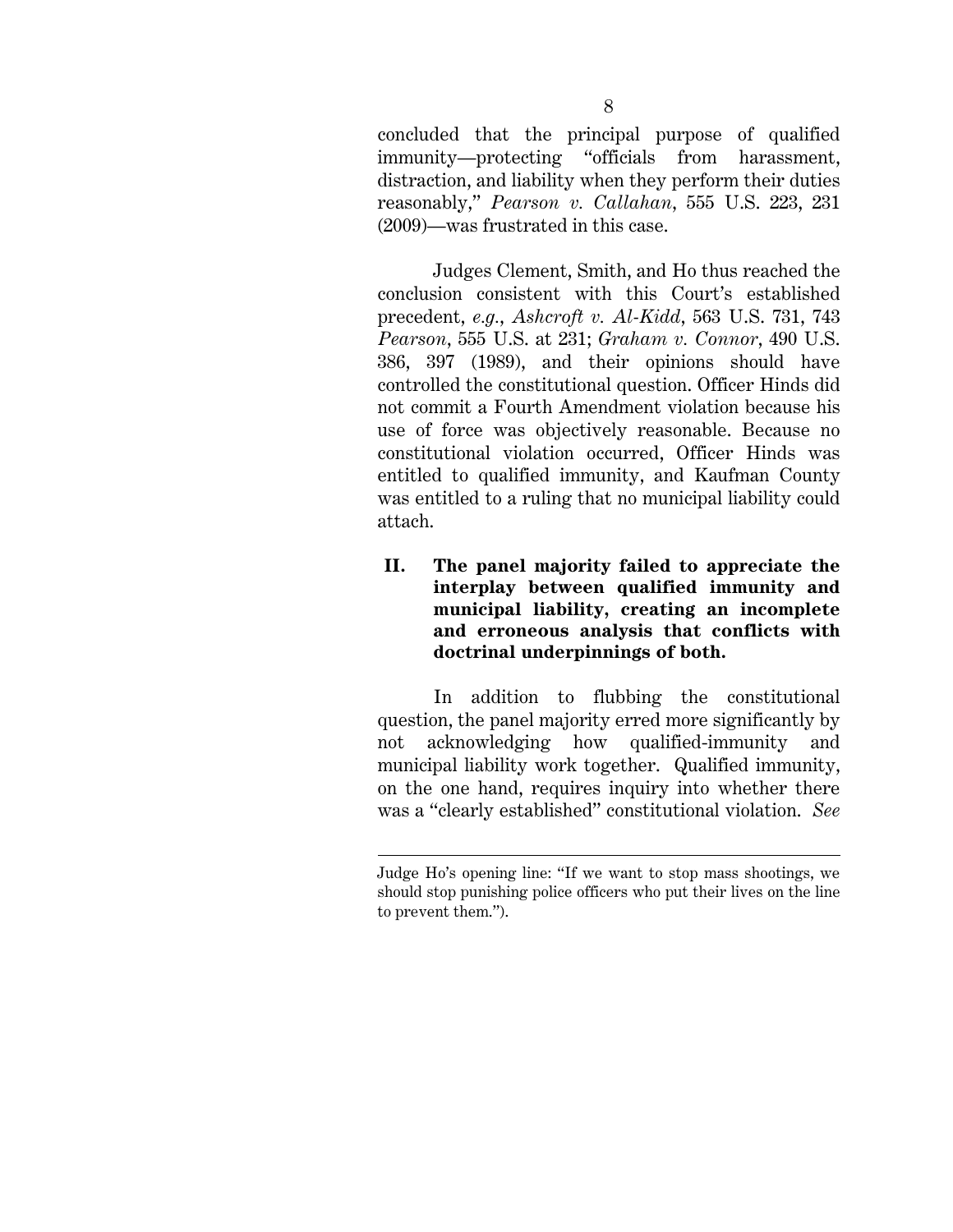*City of Escondido v. Emmons*, 139 S. Ct. 500, 503-04 (2019) (per curiam). Municipal liability, on the other hand, requires inquiry into whether a policy or custom caused a constitutional violation. *See Monell*, 436 U.S. at 694–95. By holding that Officer Hinds was entitled to qualified immunity (App. 32a–33a), the panel necessarily should have held that there was no municipal liability.

The starting point is consideration of *how*  municipal liability is proven. There are three ways to establish a municipal policy for purposes of liability under Section 1983: (1) proof of an express policy that caused the constitutional deprivation; (2) a widespread practice amounting to a custom that caused the constitutional deprivation; or (3) a final policymaker whose actions caused the constitutional deprivation. *E.g.*, *Kujawski v. Bd. of Comm'rs*, 183 F.3d 734, 737 (7th Cir. 1999). In this case, there are no allegations related to an express unconstitutional policy or the actions of a final policymaker, so an unofficial custom was the only viable theory of municipal liability.

 But Plaintiffs cannot recover against Kaufman County under this theory because of the panel's qualified-immunity determination. When, as here, a court determines that the defendant did not violate "clearly established" law (App. 32a–33a), then the court must likewise determine that there is no widespread, unofficial custom. The reason is simple: When a "new" unconstitutional circumstance is recognized, municipal policymakers have had no chance to enact or enforce a widespread custom to address it yet. Any new circumstance necessarily requires time before it is met with related policies and customs of any kind.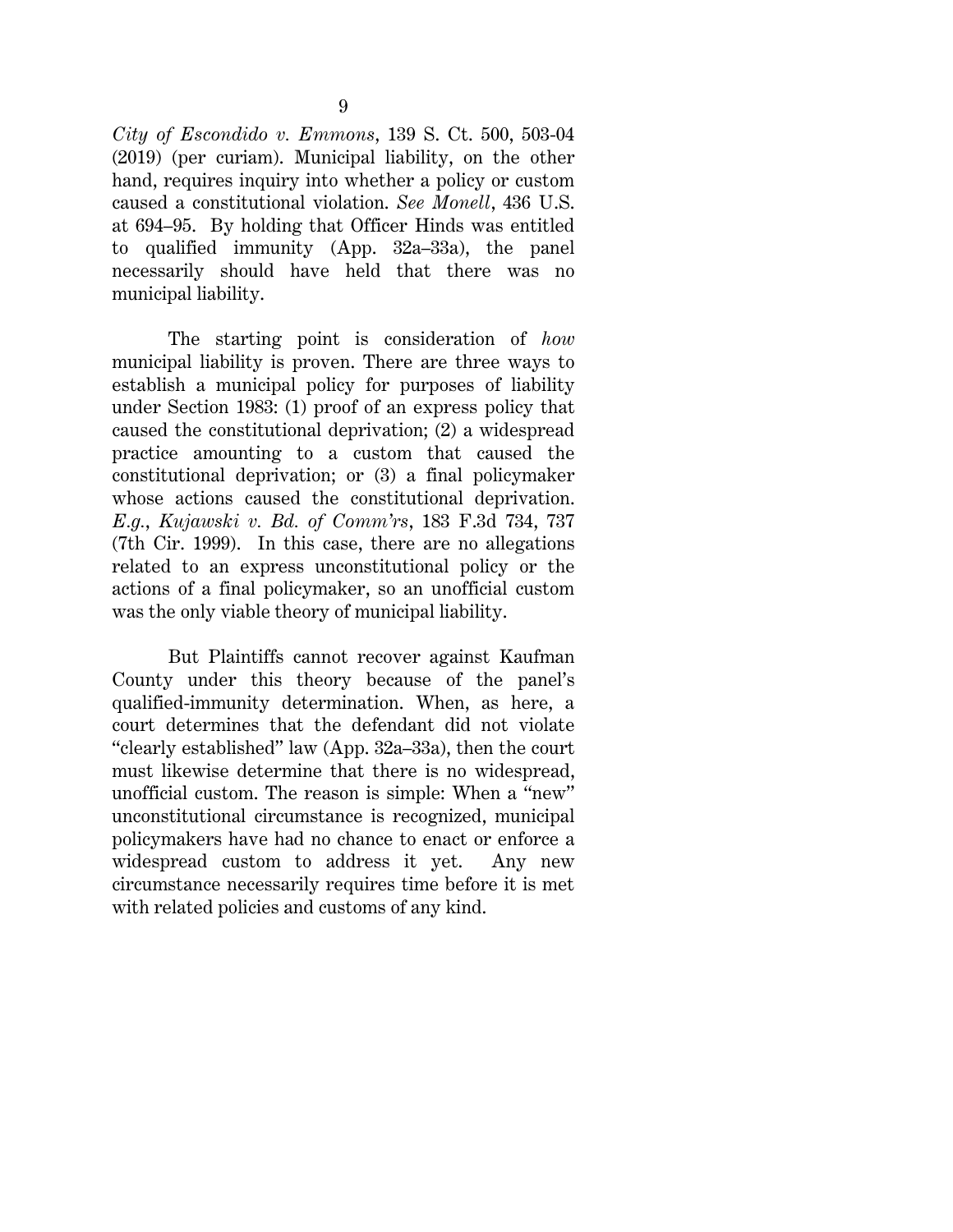To be sure, courts have long adhered to this specificity principle. It is well-settled that "a widespread practice" cannot be based on a one-time event, which is precisely what happened in this case. *See Henderson v. Anderson*, 463 F. App'x 247, 251 (5th Cir. 2012) ("Because the Hendersons produced no evidence that this was anything more than a one time occurrence, we cannot . . . infer a persistent and widespread practice or custom."). Put differently, Officer Hinds shooting the decedent occurred once, has not been replicated, and could not be predicted. Plaintiffs have therefore produced no evidence that Kaufman County has a widespread policy or practice contributing to the unreasonable use of excessive force among its officers.

*Amici* do not argue that the grant of qualified immunity will always control the municipal-liability question. Indeed, it is possible for an individual officer to be entitled to qualified immunity contemporaneously with a first-time finding of municipal liability based on an express policy determined to be unconstitutional. But this case is based on pattern-and-practice liability, which cannot occur when the violation of constitutional rights was not clearly established in the first place.

 This Court should take the opportunity to clarify generalizations in the case law and reject the notion that qualified immunity and municipal liability are entirely separate doctrines. There is room for play in the joints, illustrated well by this case.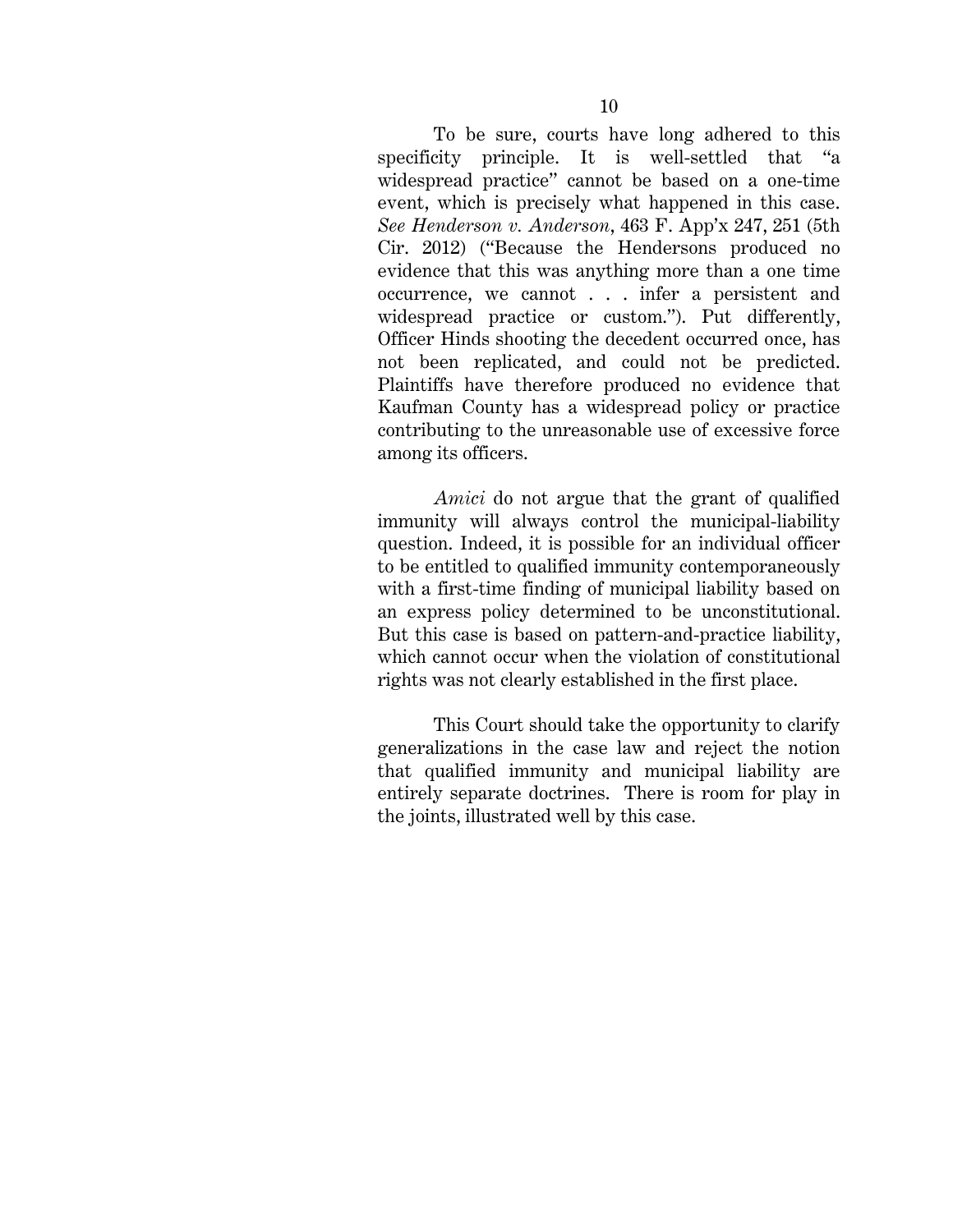## **III. The panel's decision raises substantial policy implications for municipalities and law enforcement officers that are inconsistent with settled Section 1983 doctrine.**

There is a substantial body of writing on the policy implications underlying the doctrine of qualified immunity. It is "grounded in the acknowledgement that officers must make split-second judgments about the appropriate use of force in chaotic, highly dangerous situations." App. 39a (citing *Graham*, 490 U.S. at 397). By protecting law-enforcement officers from unfair speculation and second-guessing, qualified immunity accounts for the tense realities of policing and permits officers to perform their duties unencumbered by the fear of unnecessary or inappropriate liability. And doing away with the doctrine would work an opposing harm: "The costs [of meritless claims] to society include the costs of litigation, the diversion of limited public resources, the deterrence of able people from going into public service, and the danger that fear of being sued will discourage officials from vigorously performing their jobs." *Cole v. Carson*, 935 F.3d 444, 461 (5th Cir. 2019) (en banc); *accord City & Cty. of San Francisco*, 135 S. Ct. 1765, 1774 n.3 (2015) (noting that cases of this nature may impact law-enforcement officers by exposing them to monetary damages and potential harm to their careers).

 The panel majority ignoring the municipalliability analysis creates similar consequences for Kaufman County, its citizens, and the officers it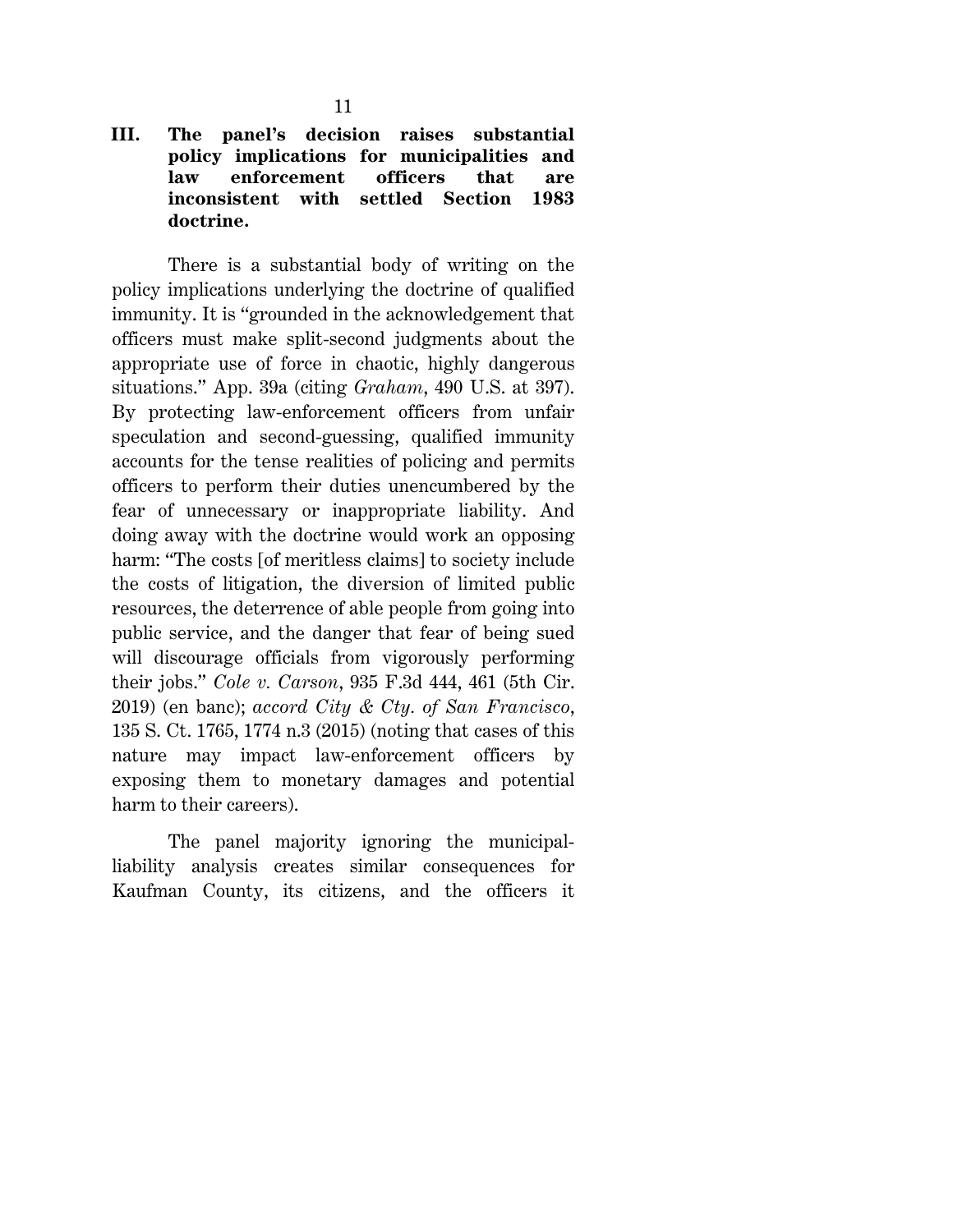employs. For example, the panel majority should have dismissed this lawsuit under *Monell*, stopping the clock and preventing the accumulation of additional attorneys' fees and costs. Because it did not, Kaufman County must bear untold, frivolous litigation costs on remand—and those costs will fall squarely on taxpayer shoulders. Further affecting the citizens, the money that Kaufman County will use to fund this litigation cannot be directed to necessary county functions, including the administration of law enforcement, education, healthcare, welfare services, and waste management, creating the possibility that Kaufman County residents will needlessly suffer a decrease or total deprivation of these amenities. The Fifth Circuit's opinion may also create a detrimental reduction in talented applicants for governmental employment, or it may cause county officials to think twice before retaining positions in public service. By doing so, the Fifth Circuit has jeopardized the already limited resources available to those who work daily to protect and serve.

None of these potential consequences are worth the ink that was spared by the panel majority not fully addressing the question of municipal liability. This Court should analyze what the Fifth Circuit did not, spare Kaufman County the time and expense of unnecessary litigation on remand, and protect the limited human and nonhuman resources that are currently available to law-enforcement agencies.